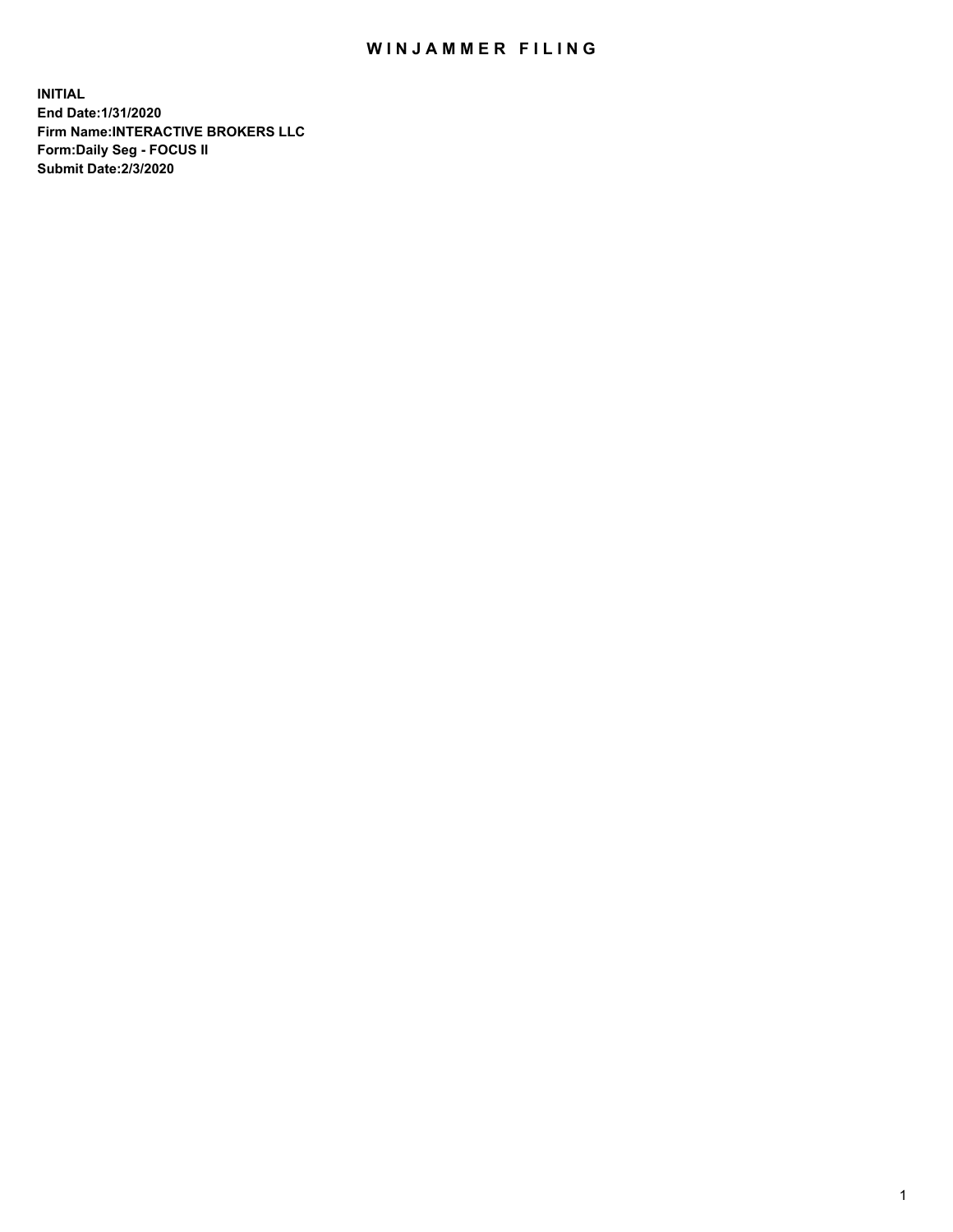**INITIAL End Date:1/31/2020 Firm Name:INTERACTIVE BROKERS LLC Form:Daily Seg - FOCUS II Submit Date:2/3/2020 Daily Segregation - Cover Page**

| Name of Company                                                                                                                                                                                                                                                                                                                | <b>INTERACTIVE BROKERS LLC</b>                                                     |
|--------------------------------------------------------------------------------------------------------------------------------------------------------------------------------------------------------------------------------------------------------------------------------------------------------------------------------|------------------------------------------------------------------------------------|
| <b>Contact Name</b>                                                                                                                                                                                                                                                                                                            | James Menicucci                                                                    |
| <b>Contact Phone Number</b>                                                                                                                                                                                                                                                                                                    | 203-618-8085                                                                       |
| <b>Contact Email Address</b>                                                                                                                                                                                                                                                                                                   | jmenicucci@interactivebrokers.c<br>om                                              |
| FCM's Customer Segregated Funds Residual Interest Target (choose one):<br>a. Minimum dollar amount: ; or<br>b. Minimum percentage of customer segregated funds required:% ; or<br>c. Dollar amount range between: and; or<br>d. Percentage range of customer segregated funds required between:% and%.                         | $\overline{\mathbf{0}}$<br>0<br>155,000,000 245,000,000<br>00                      |
| FCM's Customer Secured Amount Funds Residual Interest Target (choose one):<br>a. Minimum dollar amount: ; or<br>b. Minimum percentage of customer secured funds required:% ; or<br>c. Dollar amount range between: and; or<br>d. Percentage range of customer secured funds required between:% and%.                           | $\overline{\mathbf{0}}$<br>$\mathbf 0$<br>80,000,000 120,000,000<br>0 <sub>0</sub> |
| FCM's Cleared Swaps Customer Collateral Residual Interest Target (choose one):<br>a. Minimum dollar amount: ; or<br>b. Minimum percentage of cleared swaps customer collateral required:% ; or<br>c. Dollar amount range between: and; or<br>d. Percentage range of cleared swaps customer collateral required between:% and%. | $\overline{\mathbf{0}}$<br><u>0</u><br>0 <sub>0</sub><br>0 <sub>0</sub>            |

Attach supporting documents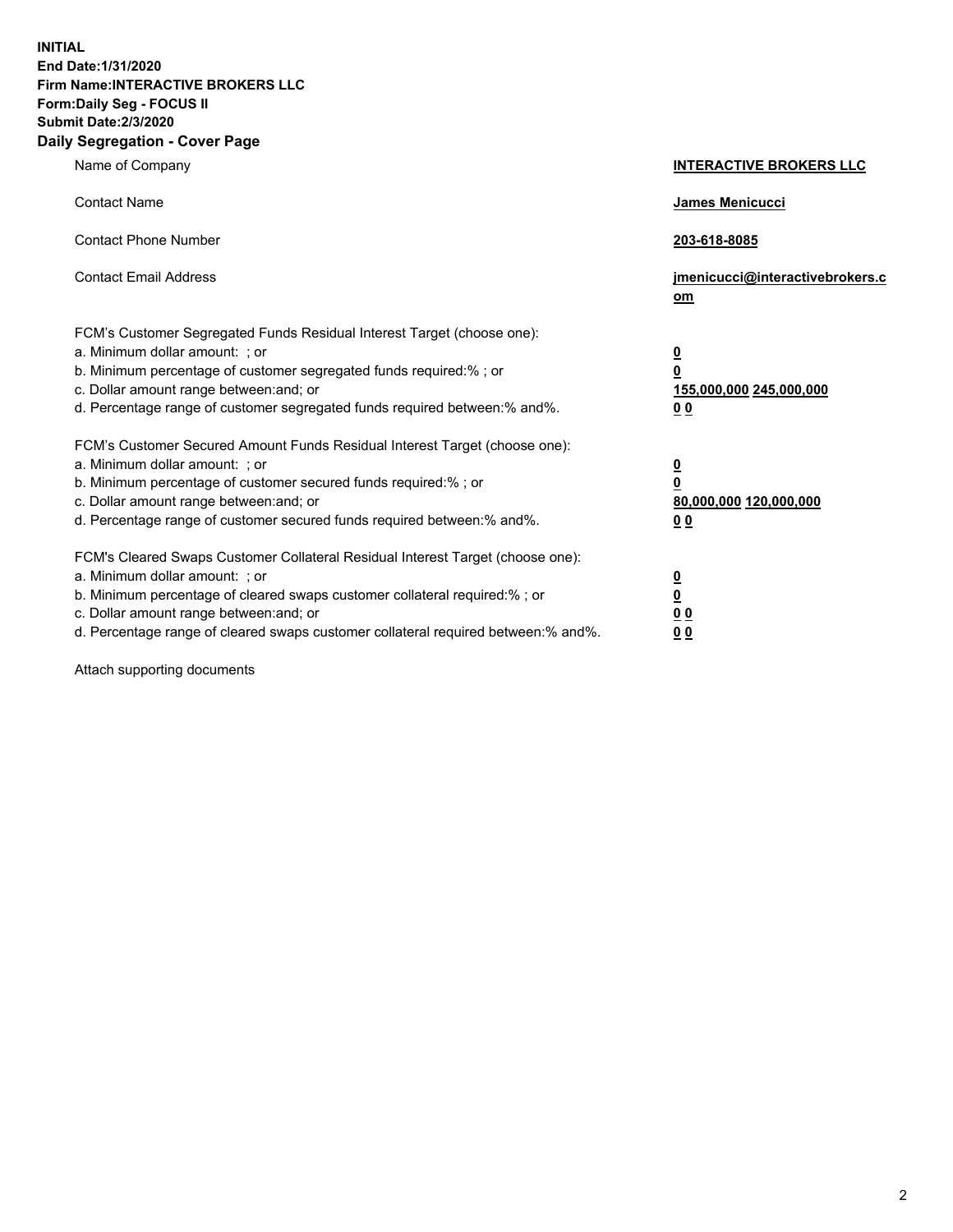## **INITIAL End Date:1/31/2020 Firm Name:INTERACTIVE BROKERS LLC Form:Daily Seg - FOCUS II Submit Date:2/3/2020 Daily Segregation - Secured Amounts**

|     | Daily Ocglegation - Occured Anioants                                                                       |                                    |
|-----|------------------------------------------------------------------------------------------------------------|------------------------------------|
|     | Foreign Futures and Foreign Options Secured Amounts                                                        |                                    |
|     | Amount required to be set aside pursuant to law, rule or regulation of a foreign                           | $0$ [7305]                         |
|     | government or a rule of a self-regulatory organization authorized thereunder                               |                                    |
| 1.  | Net ledger balance - Foreign Futures and Foreign Option Trading - All Customers                            |                                    |
|     | A. Cash                                                                                                    | 500,735,108 [7315]                 |
|     | B. Securities (at market)                                                                                  | $0$ [7317]                         |
| 2.  | Net unrealized profit (loss) in open futures contracts traded on a foreign board of trade                  | -2,338,464 [7325]                  |
| 3.  | Exchange traded options                                                                                    |                                    |
|     | a. Market value of open option contracts purchased on a foreign board of trade                             | 126,341 [7335]                     |
|     | b. Market value of open contracts granted (sold) on a foreign board of trade                               | -239,223 [7337]                    |
| 4.  | Net equity (deficit) (add lines 1.2. and 3.)                                                               | 498,283,762 [7345]                 |
| 5.  | Account liquidating to a deficit and account with a debit balances - gross amount                          | 25,921 [7351]                      |
|     | Less: amount offset by customer owned securities                                                           | 0 [7352] 25,921 [7354]             |
| 6.  | Amount required to be set aside as the secured amount - Net Liquidating Equity                             | 498,309,683 [7355]                 |
|     | Method (add lines 4 and 5)                                                                                 |                                    |
| 7.  | Greater of amount required to be set aside pursuant to foreign jurisdiction (above) or line                | 498,309,683 [7360]                 |
|     | 6.                                                                                                         |                                    |
|     | FUNDS DEPOSITED IN SEPARATE REGULATION 30.7 ACCOUNTS                                                       |                                    |
| 1.  | Cash in banks                                                                                              |                                    |
|     | A. Banks located in the United States                                                                      | 67,428,760 [7500]                  |
|     | B. Other banks qualified under Regulation 30.7                                                             | 0 [7520] 67,428,760 [7530]         |
| 2.  | Securities                                                                                                 |                                    |
|     | A. In safekeeping with banks located in the United States                                                  | 446,142,088 [7540]                 |
|     | B. In safekeeping with other banks qualified under Regulation 30.7                                         | 0 [7560] 446,142,088 [7570]        |
| 3.  | Equities with registered futures commission merchants                                                      |                                    |
|     | A. Cash                                                                                                    | $0$ [7580]                         |
|     | <b>B.</b> Securities                                                                                       | $0$ [7590]                         |
|     | C. Unrealized gain (loss) on open futures contracts                                                        | $0$ [7600]                         |
|     | D. Value of long option contracts                                                                          | $0$ [7610]                         |
|     | E. Value of short option contracts                                                                         | 0 [7615] 0 [7620]                  |
| 4.  | Amounts held by clearing organizations of foreign boards of trade                                          |                                    |
|     | A. Cash                                                                                                    | $0$ [7640]                         |
|     | <b>B.</b> Securities                                                                                       | $0$ [7650]                         |
|     | C. Amount due to (from) clearing organization - daily variation                                            | $0$ [7660]                         |
|     | D. Value of long option contracts                                                                          | $0$ [7670]                         |
|     | E. Value of short option contracts                                                                         | 0 [7675] 0 [7680]                  |
| 5.  | Amounts held by members of foreign boards of trade                                                         |                                    |
|     | A. Cash                                                                                                    | 104,761,969 [7700]                 |
|     | <b>B.</b> Securities                                                                                       | $0$ [7710]                         |
|     | C. Unrealized gain (loss) on open futures contracts                                                        | 874,271 [7720]                     |
|     | D. Value of long option contracts                                                                          | 126,341 [7730]                     |
|     | E. Value of short option contracts                                                                         | -239,223 [7735] 105,523,358 [7740] |
| 6.  | Amounts with other depositories designated by a foreign board of trade                                     | 0 [7760]                           |
| 7.  | Segregated funds on hand                                                                                   | $0$ [7765]                         |
| 8.  | Total funds in separate section 30.7 accounts                                                              | 619,094,206 [7770]                 |
| 9.  | Excess (deficiency) Set Aside for Secured Amount (subtract line 7 Secured Statement<br>Page 1 from Line 8) | 120,784,523 [7380]                 |
| 10. | Management Target Amount for Excess funds in separate section 30.7 accounts                                | 80,000,000 [7780]                  |
| 11. | Excess (deficiency) funds in separate 30.7 accounts over (under) Management Target                         | 40,784,523 [7785]                  |
|     |                                                                                                            |                                    |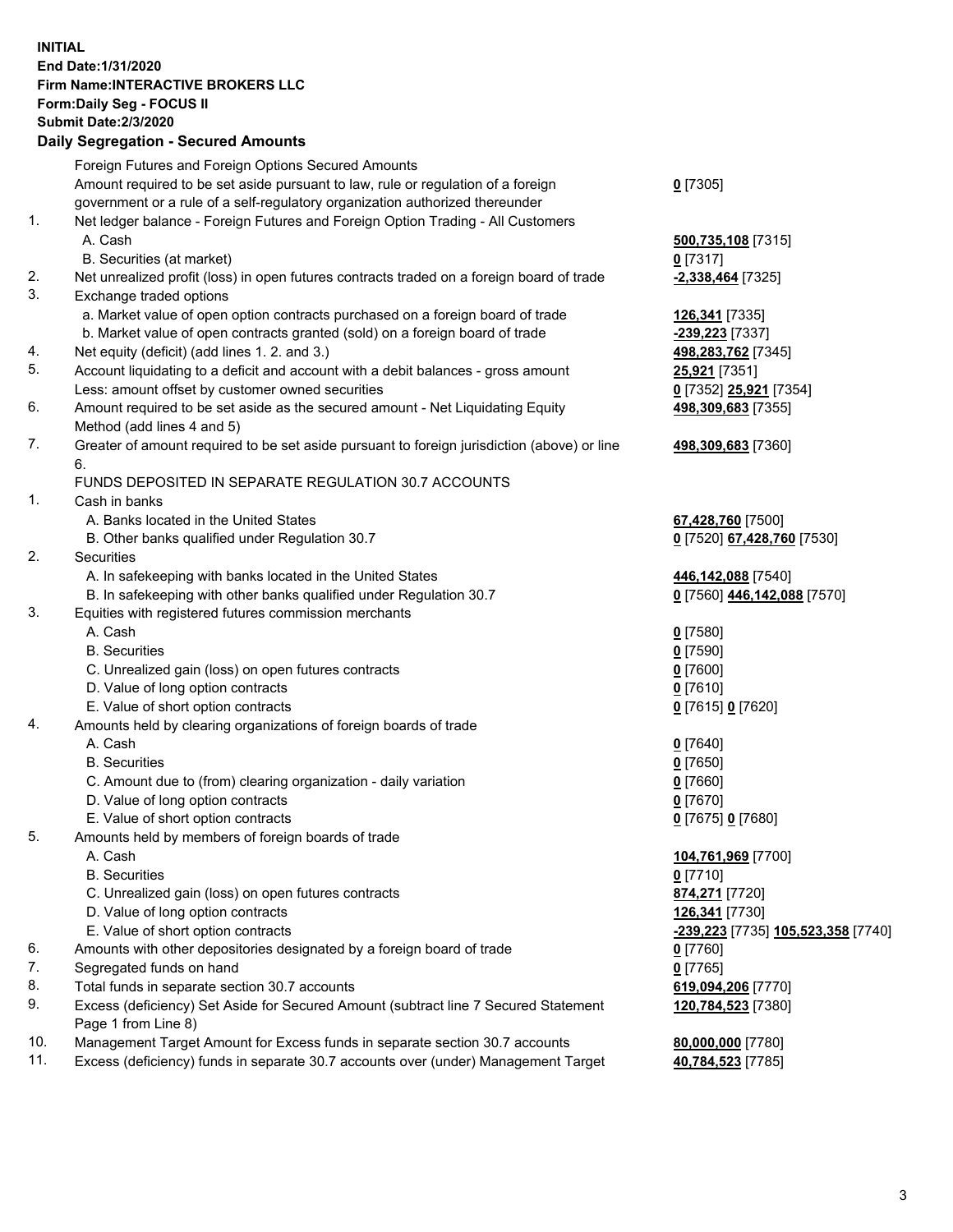**INITIAL End Date:1/31/2020 Firm Name:INTERACTIVE BROKERS LLC Form:Daily Seg - FOCUS II Submit Date:2/3/2020 Daily Segregation - Segregation Statement** SEGREGATION REQUIREMENTS(Section 4d(2) of the CEAct) 1. Net ledger balance A. Cash **4,323,170,596** [7010] B. Securities (at market) **0** [7020] 2. Net unrealized profit (loss) in open futures contracts traded on a contract market **-79,222,973** [7030] 3. Exchange traded options A. Add market value of open option contracts purchased on a contract market **248,374,919** [7032] B. Deduct market value of open option contracts granted (sold) on a contract market **-295,076,268** [7033] 4. Net equity (deficit) (add lines 1, 2 and 3) **4,197,246,274** [7040] 5. Accounts liquidating to a deficit and accounts with debit balances - gross amount **934,331** [7045] Less: amount offset by customer securities **0** [7047] **934,331** [7050] 6. Amount required to be segregated (add lines 4 and 5) **4,198,180,605** [7060] FUNDS IN SEGREGATED ACCOUNTS 7. Deposited in segregated funds bank accounts A. Cash **1,142,494,221** [7070] B. Securities representing investments of customers' funds (at market) **1,832,324,720** [7080] C. Securities held for particular customers or option customers in lieu of cash (at market) **0** [7090] 8. Margins on deposit with derivatives clearing organizations of contract markets A. Cash **6,445,402** [7100] B. Securities representing investments of customers' funds (at market) **1,480,958,713** [7110] C. Securities held for particular customers or option customers in lieu of cash (at market) **0** [7120] 9. Net settlement from (to) derivatives clearing organizations of contract markets **-17,000,423** [7130] 10. Exchange traded options A. Value of open long option contracts **248,269,547** [7132] B. Value of open short option contracts **-295,073,753** [7133] 11. Net equities with other FCMs A. Net liquidating equity **0** [7140] B. Securities representing investments of customers' funds (at market) **0** [7160] C. Securities held for particular customers or option customers in lieu of cash (at market) **0** [7170] 12. Segregated funds on hand **0** [7150] 13. Total amount in segregation (add lines 7 through 12) **4,398,418,427** [7180] 14. Excess (deficiency) funds in segregation (subtract line 6 from line 13) **200,237,822** [7190] 15. Management Target Amount for Excess funds in segregation **155,000,000** [7194] **45,237,822** [7198]

16. Excess (deficiency) funds in segregation over (under) Management Target Amount Excess